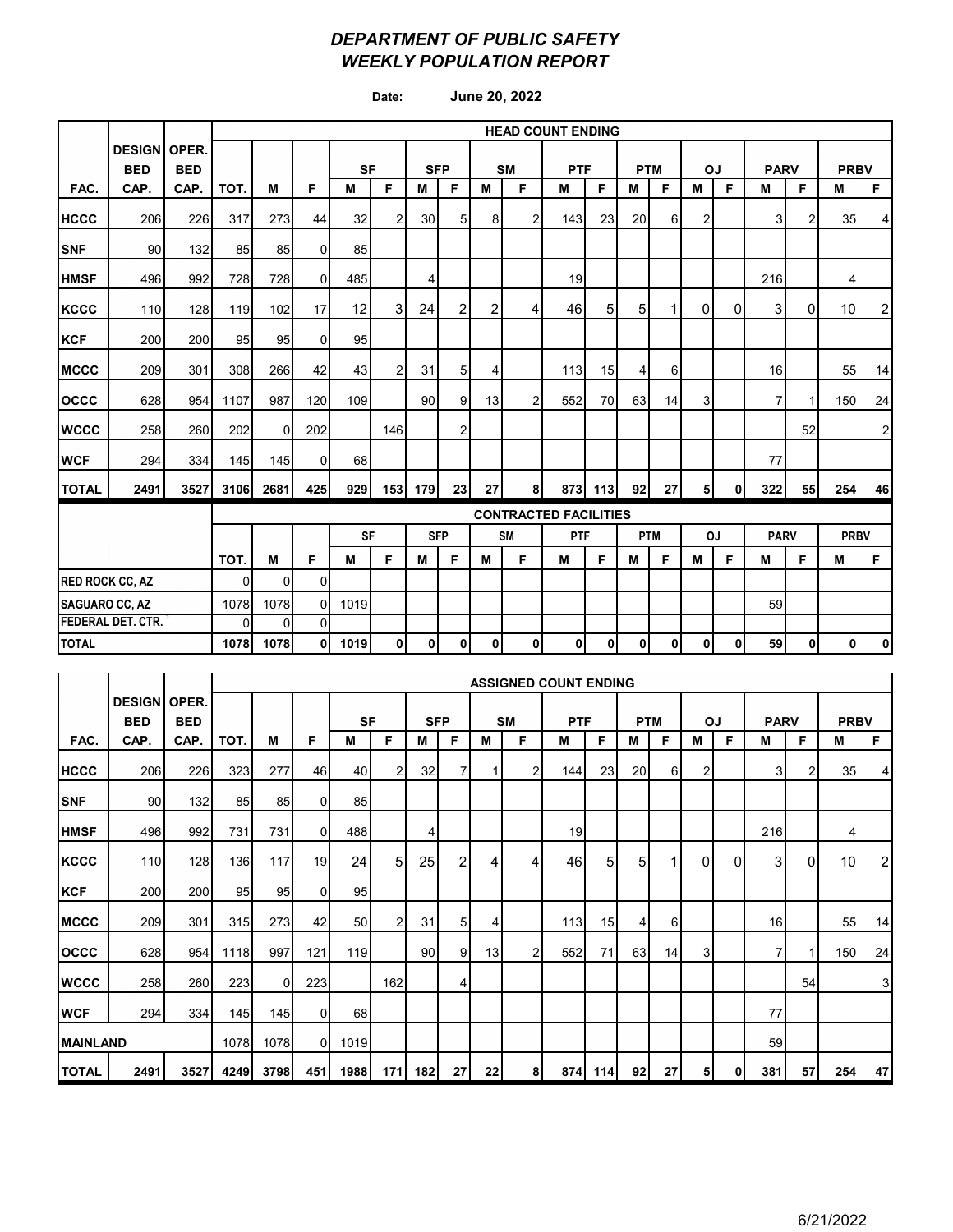## **DEPARTMENT OF PUBLIC SAFETY - CORRECTIONS DIVISION Current Capacities, Head Counts, and Occupancy Rates by Facility**

| Facility    | Design<br>Capacity | Operational<br>Capacity | Inmate<br><b>Head Count</b> | <b>Occupancy Rate</b><br>(% of Capacity) |
|-------------|--------------------|-------------------------|-----------------------------|------------------------------------------|
| <b>HCCC</b> | 206                | 226                     | 317                         | 140.3%                                   |
| <b>SNF</b>  | 90                 | 132                     | 85                          | 64.4%                                    |
| <b>HMSF</b> | 496                | 992                     | 728                         | 73.4%                                    |
| <b>KCCC</b> | 110                | 128                     | 119                         | 93.0%                                    |
| <b>KCF</b>  | 200                | 200                     | 95                          | 47.5%                                    |
| <b>MCCC</b> | 209                | 301                     | 308                         | 102.3%                                   |
| OCCC        | 628                | 954                     | 1107                        | 116.0%                                   |
| <b>WCCC</b> | 258                | 260                     | 202                         | 77.7%                                    |
| <b>WCF</b>  | 294                | 334                     | 145                         | 43.4%                                    |
| Total       | 2,491              | 3,527                   | 3,106                       | 88.1%                                    |

As of: June 20, 2022

Note: Operational Capacity changed to Corrections Population Management Commission capacities.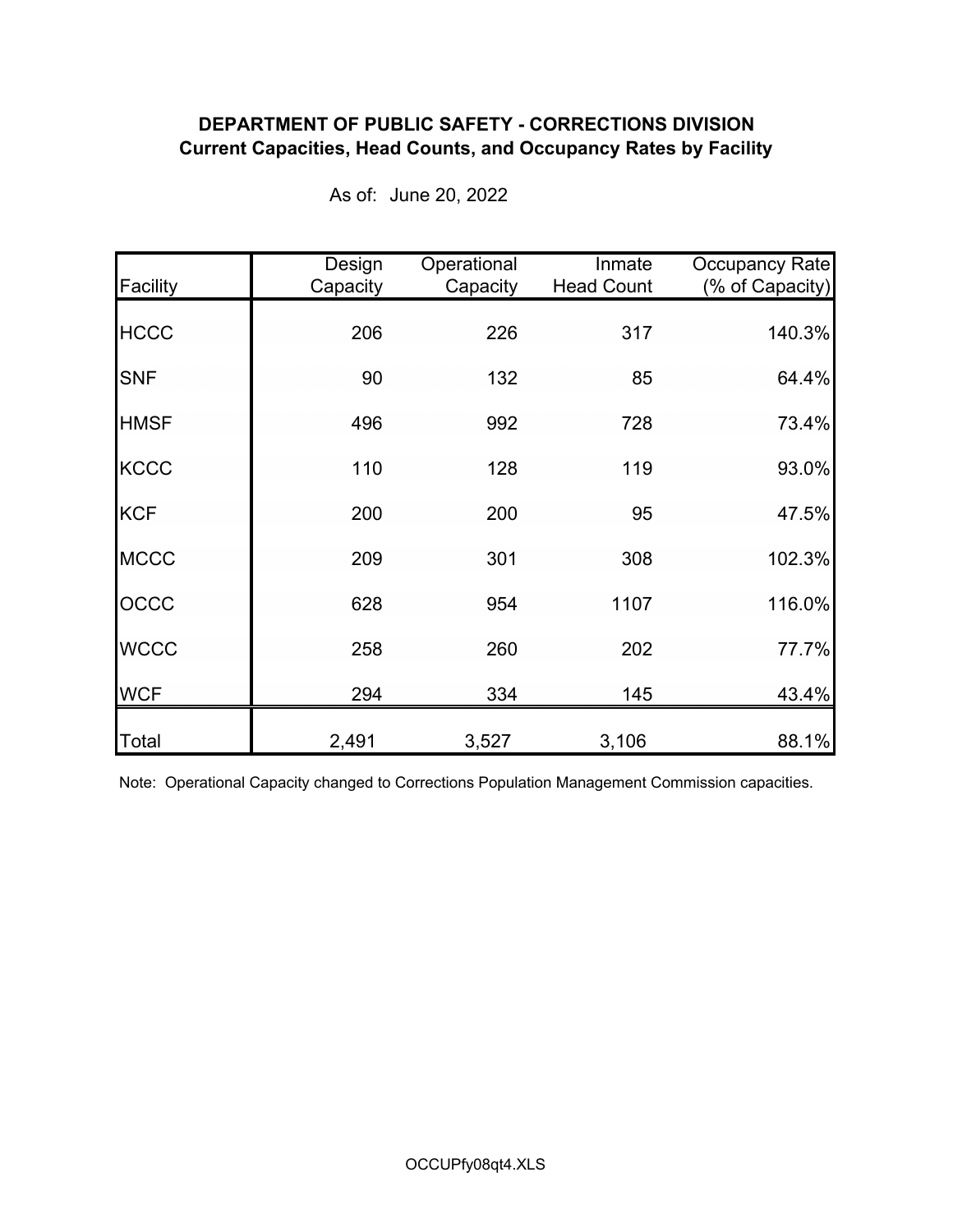# **Weekly Population of Sentenced Felons, Jail Inmates, Parole Violators, and Probation Violators April 1, 2017 to June 25, 2018**